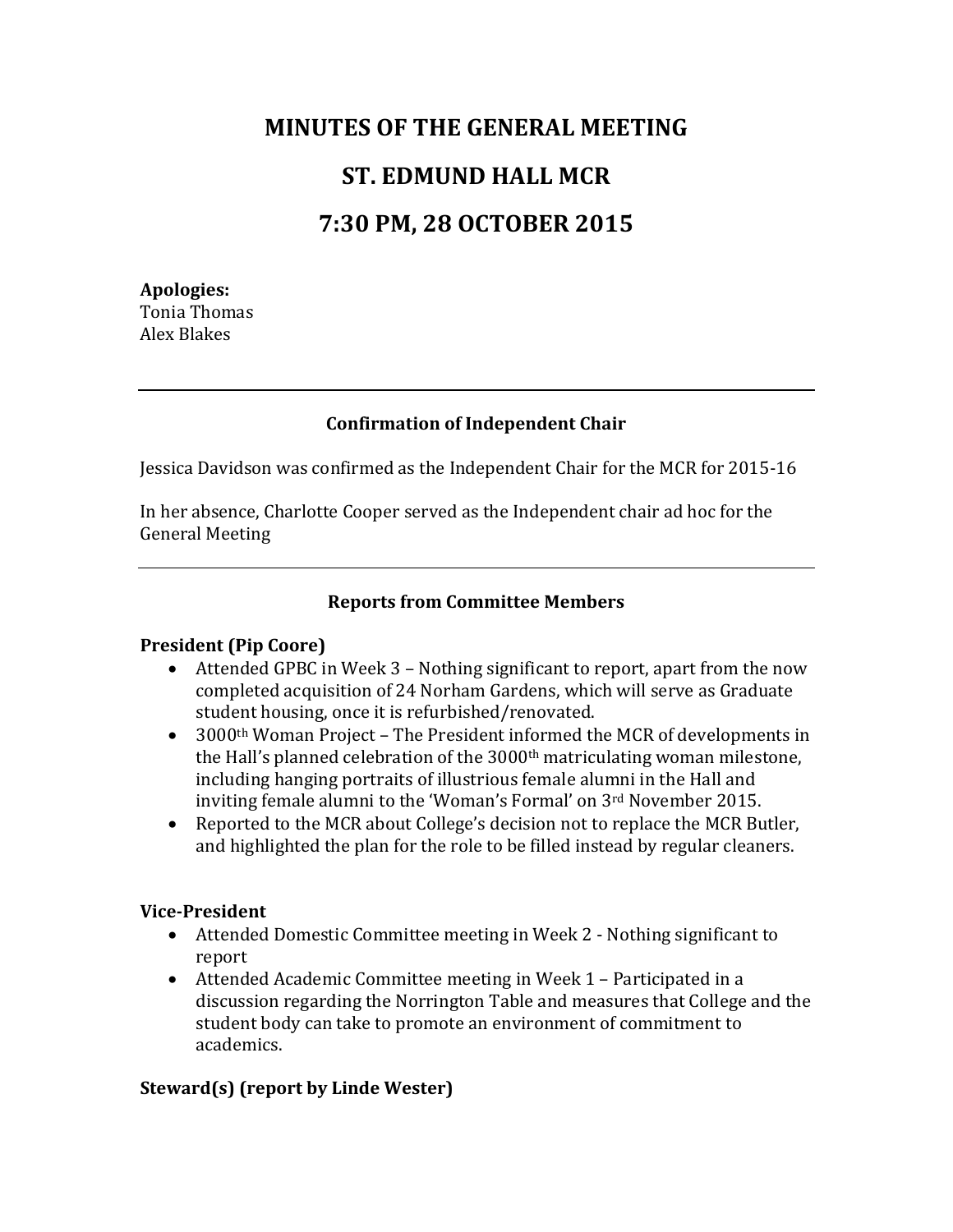- Freshers week events and the newly introduced matriculation event were well attended – No complaints from MCR members
- Attended Domestic Committee meeting in Week 1 Nothing significant to report

## **Treasurer**

- MCR finances are, as they now stand, in a healthy position
- The exact balance in the MCR account, as of date, is 13752.27 GBP

# **Welfare Officer(s) (report by Megan Sloan)**

- Welfare events during Freshers Week were well attended
- Welfare Team has begun planning events for student parents, with two events on the Term Card so far for Michaelmas Term.
- The Welfare Team has been approached about appointing ancillary members to support Women and Student-Parents; Details about a call for nominations will be sent to the MCR regarding a Women's, Men's and Student-Parent's Ancillary Welfare Officer.

## **IT Officer**

- Improvement have been made to the MCR website to make it more userfriendly and accessible on smartphones
- The IT Officer had begun monitoring the Stats for website traffic A perusal of the stats thus far shows that the website has mainly been used to access information by new incoming students about College and MCR facilities
- The MCR now has a presence on Twitter @teddyhallmcr Members who are active on Twitter are encouraged to add the MCR
- IT officer has put up instructions for the use of the lockers in the Computer Room
- IT Officer is currently working on making online BBQ and Punt booking easier

# **Nominations for Guest Membership**

The following members were approved by unanimous vote for Guest Membership of the MCR. The members who had proposed their names will be billed accordingly.

- Alberto Merchante Gonzalez (nominated by Linde Wester)
- Nikola Yolov (nominated by Linde Wester)
- Lauren Hillbrick (nominated by John Carroll)
- Daniel Quinn (nominated by Rebecca Smith)
- Alan Nicol (nominated by Meghan Lim)
- Meir Gonen (nominated by Marc Schulman)
- Hira Naeem (nominated by Shoaib Khan)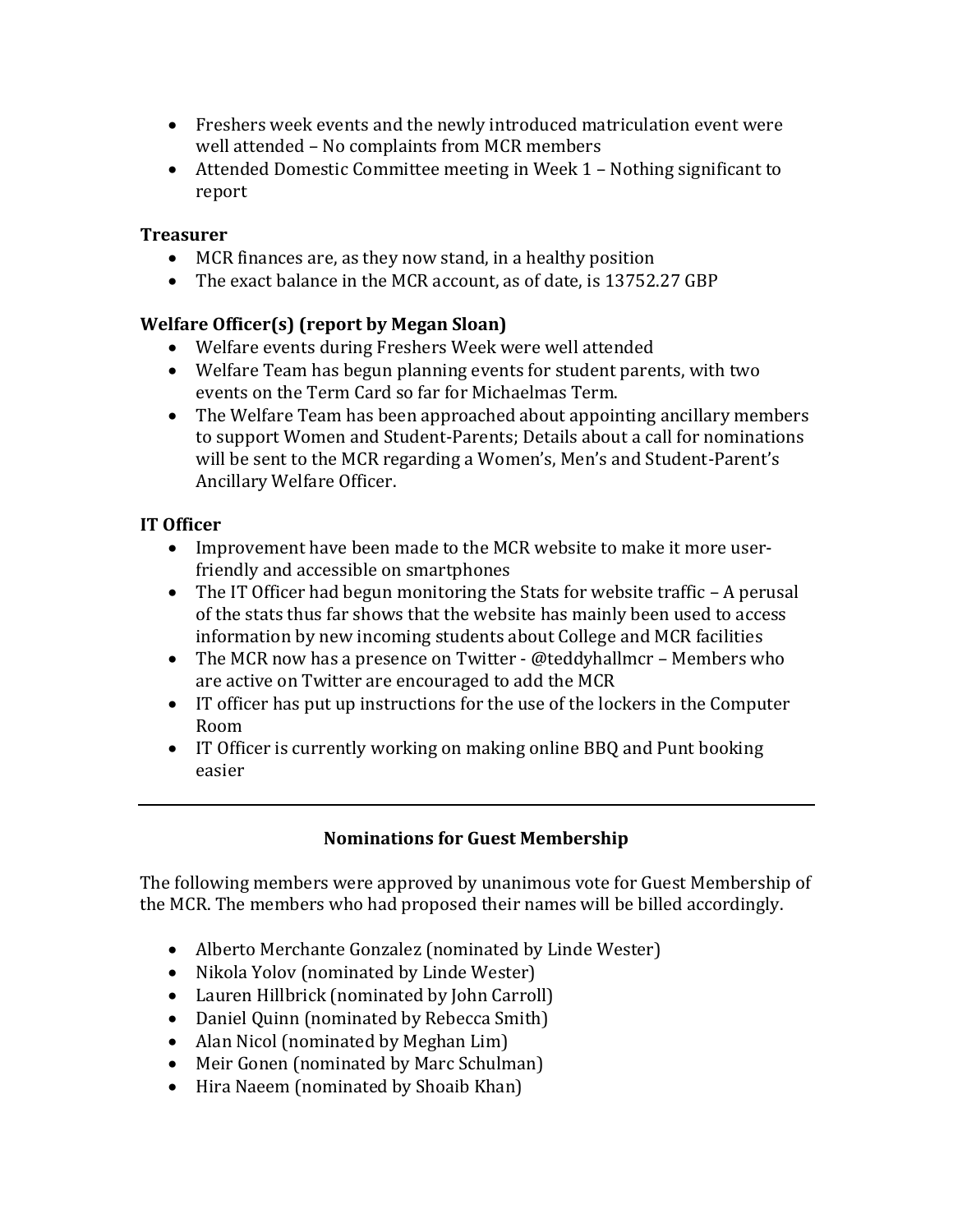- Alex Cockerham (nominated by David Severson)
- Patricia Anne Rattue (nominated by Kevin Rattue)
- Trent Taylor (nominated by Timothy Donnison)
- Beccy Preece (nominated by Gemma Prata)
- Tom Hole (nominated by Jeanne Marie Ryan)
- Jason Peevers (nominated by Fiona Cahill)
- Robert Chard (nominated by Pip Coore)

The point was also raised about the MCR coordinating with College to look into some form of lifetime membership for Alumni

#### **Motion to Purchase Lamps for the NSE and MCR Computer Room**

MCR has voted to ask college to provide desk lamps for MCR Computer Room and NSE Computer Room.

Linde Wester and Zafar Khurshid will raise the issue at Domestic Committee

#### **Motion to Amend the MCR Constitution**

The motion passed – with no objections and 1 member abstaining – to approve the proposed changes to the MCR Constitution suggested by the MCR Committee, subject to the following:

- i. Article 2.2(c) would be amended to read "members of the University pursuing a medical degree at the College who are in their 4th year of study or beyond who have completed their pre-clinical years"
- ii. The language regarding MCR Sports Representative would be amended to more clearly reflect the exact duties and responsibilities of the office, similar to the structure of clauses relating to other Committee posts.

The amended version of the Constitution will be presented again at the next General Meeting, as per the requirements of the constitution regarding amendment.

#### **Motion to discuss action regarding sexual assaults in Oxford**

Gemma Prata has recounted an instance of sexual assault outside the nightclub 'Plush' and has suggested that we look at ways in which the MCR can help making nights out for its members, and others, safer. To this purpose a discussion was held to suggest measures that Gemma, with the support of the MCR, could take moving forward.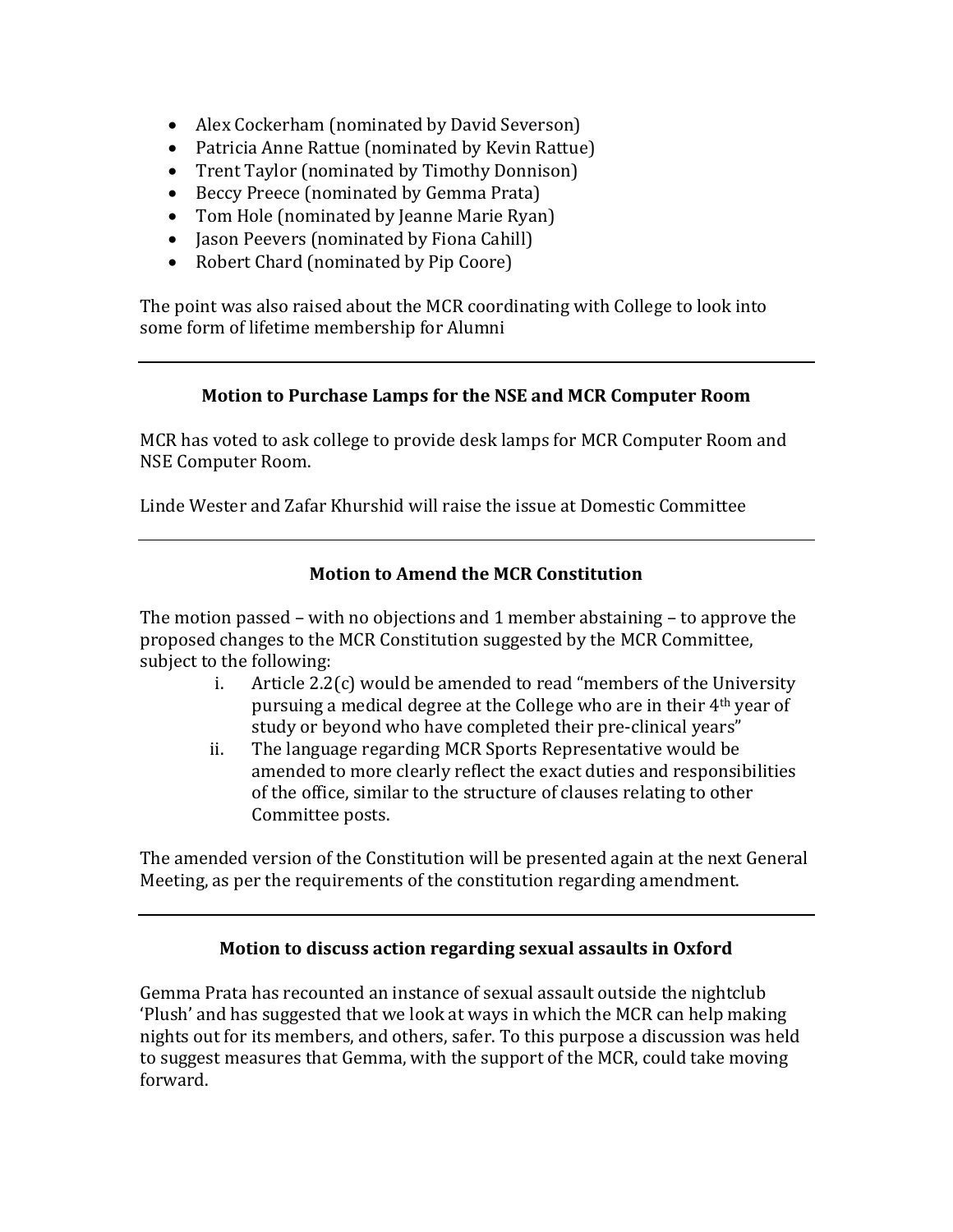The Vice-President read out a statement from Tonia Thomas (Welfare Officer) regarding this issue, helping to highlight some of the measures taken by the MCR to support awareness and training and making suggestions moving forward.

The measures suggested were as follows:

- 1. Supporting the 'Good Night Out' Campaign by ensuring that it is selected as one of the charities that the MCR supports through either the Tea & Cake evenings or the 'Big Night In' charity event.
- 2. MCR members agree not to patronize 'Plush' as an establishment, until they make changes to their policies to ensure the safety of their customers including, but not limited to, working with the Good Night Campaign
- 3. The MCR Committee has emphasized that they will not be patronizing Plush/choosing it as a venue for MCR events.
- 4. The MCR has supported Gemma in an effort to start a petition, to be brought to the attention of College and University Societies.
- 5. If Gemma decides to contact newspapers regarding this issue, the MCR will support such a measure and member(s) present will do what they can do foster such efforts.

## **Motion to purchase an automatic Coffee Dispenser to replace filtered Coffee Machine**

It was brought to the attention of the MCR that Jayne Taylor, the Domestic Bursar, has suggested replacing the current filter coffee machine in the MCR with an automated coffee dispenser. This suggestion has been raised due to concerns about wastage.

The pros and cons of replacing the coffee machine were discussed. The former being portability and reduced wastage. The latter being maintenance issues and environmental issues.

The motion passed – by 10 votes to 3, with 7 abstentions – to discuss the possibility of replacing the coffee machine with the Domestic Bursar, subject to the following:

- 1. Pip Coore will clarify issues of maintenance, cleaning, servicing of the machine and supply of said automated coffee dispenser.
- 2. The College will provide the funds for the purchase of said automated coffee dispenser
- 3. The selected automated coffee dispenser will be one that will be an improvement, or at the very least not a diminishment, upon the current machine with regards to quality, ease of use and ease of maintenance.